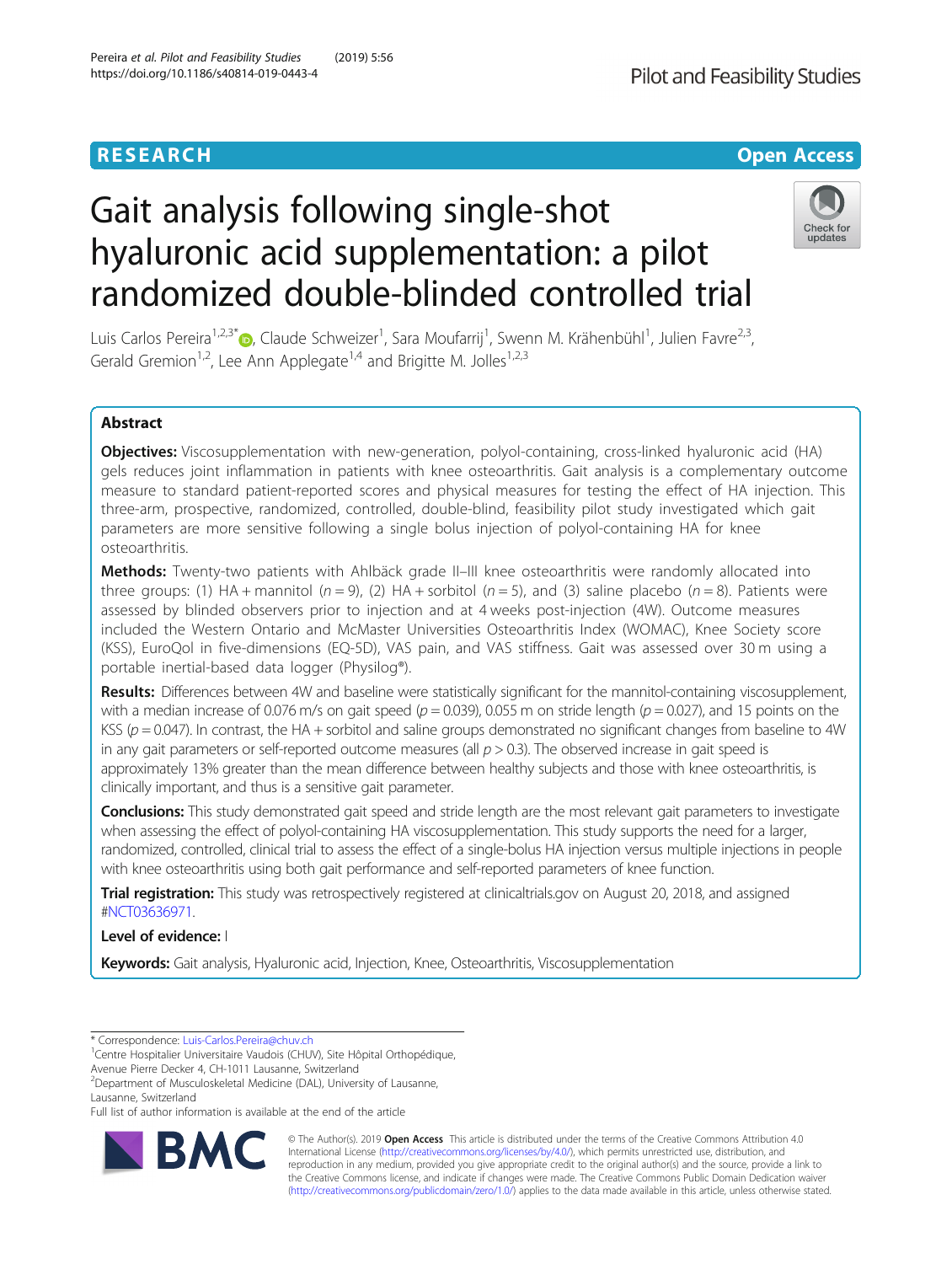### Introduction

Knee osteoarthritis (OA) represents significant cost to society as a result of work absenteeism and treatment regimens [\[1,](#page-6-0) [2\]](#page-6-0). Options to alleviate pain and restore function include analgesics, anti-inflammatories, physiotherapy, viscosupplementation, and joint replacement for later stages of the disease [\[3](#page-6-0)]. Viscosupplementation consists of intra-articular injection of a hyaluronic acid (HA) compound that acts as a lubricant and shock absorber to increase resilience and promote joint health [[4](#page-6-0)]. HA is a non-sulfated physiological linear glycosaminoglycan found in synovial fluid (3500 mg/kg) and cartilage surrounding chondrocyte cells (1200 mg/kg) [[5](#page-6-0)]. HA maintains extracellular structure by holding moisture and maintaining viscoelasticity of tissue [\[4\]](#page-6-0). In cartilage, HA aggregates in the presence of aggrecan, hyaluronan and proteoglycan link protein 1 (HAPLN1), and water to provide adequate resistance to joint compression [\[6](#page-6-0)].

HA molecules in cartilage decrease in molecular weight with age, resulting in less support to the extracellular matrix [\[7](#page-6-0)]. Oxygen free radicals, found in diseased joints, depolymerize HA into oligosaccharides, which have a different viscosity and protective properties compared to normal synovial fluid [[8](#page-6-0)]. Chemical modifications of viscosupplements with polyol free radical scavengers such as sorbitol and mannitol have been proposed to eliminate the oxygen free radicals found in diseased joints [\[9,](#page-6-0) [10\]](#page-6-0). These new generation non-crosslinked gels have a reduced risk of allergic reactions compared to HA derived from traditional sources such as rooster's comb, chicken cartilage, or microbial fermentation have longer HA chains and a higher viscosity than first-generation in vitro-produced HA and lack a non-naturally occurring motif found in crosslinked HA that may trigger an immune reaction. The presence of a polyol stabilizes the HA and reduces joint inflammation. Consequently, new generation viscosupplements are expected to be more effective in diminishing the signs of joint inflammation [\[11](#page-6-0)].

Several systematic reviews have compared the effectiveness of viscosupplementation with placebo intervention [[12\]](#page-6-0). However, these reviews evaluated trials using viscosupplements which have been commercially available for many years and did not include the newer generation of viscosupplements characterized by the presence of a polyol (i.e., sorbitol, mannitol) and higher concentrations of HA. Furthermore, new generation viscosupplements tend to be used in a "one-shot" injection clinical protocol. A single bolus has been demonstrated to trigger less inflammation and a reduced antibody response when compared to a series of three injections. [[13\]](#page-6-0) "One-shot" administration may offer other advantages in clinical settings as well, including a lower risk of infection, reduced cost, and improved convenience for the patient.

The effectiveness of viscosupplementation remains controversial. While the American Association of Orthopedic Surgeons (AAOS) and the National Institute for Health and Clinical Excellence (NICE) "cannot recommend using hyaluronic acid for patients with symptomatic OA of the knee" [\[14](#page-6-0), [15\]](#page-6-0), the European League Against Rheumatism (EULAR) advocates that "there is evidence to support the efficacy of HA in the management of knee OA, both for pain reduction and functional improvement" [\[16](#page-6-0)]. This debate is believed to be partially driven by the heterogeneity of the products currently being used and the incomplete understanding of how HA injections provide a therapeutic action [[17](#page-6-0)]. A recent review described the mechanical and pharmacological stages of the proposed mechanism of exogenous HA activity in the knee [\[18](#page-7-0)].

The Osteoarthritis Society Research International (OARSI) recommends patient-reported and physical performance measures when conducting trials in OA [[19\]](#page-7-0). Physical performance has traditionally been assessed by the timed up and go test, the 6-min walking test, and the stair climbing test [[20](#page-7-0)]. Gait analysis has received less attention in trials studying the effects of viscosupplementation. Numerous studies have reported differences in gait biomechanics between people with knee OA and healthy controls [\[21](#page-7-0)]. Thus, analyzing gait may give rise to new perspectives when studying different therapeutic approaches. There is a paucity of trials that have studied the effects of one-shot polyol-containing viscosupplements on human gait.

The aim of this prospective, randomized, controlled, feasibility, clinical pilot study was to determine the most relevant gait parameters and clinical outcome measures when assessing the effectiveness of polyol-containing HA injection in people with knee OA.

#### Patients and methods

This investigation was conducted in a university hospital setting. Patients with a diagnosis of primary OA of the knee, Ahlbäck grade II or III, and who provided informed consent were included. Exclusion criteria were a recent history of infection, diabetes, neurological impairment, chronic venous or lymphatic stasis, pain medication of level 2, 3, or 4 according to the World Health Organization analgesic ladder, [\[22](#page-7-0)] psychiatric conditions, contraindications for HA joint injection, and HA or steroid injections within the last 6 months.

At the initial screening appointment, all patients underwent an X-ray to determine the grade of OA. If all inclusion and exclusion criteria were respected, consecutive patients were invited to participate in the study. Following their approval, patients were contacted by telephone to schedule an appointment for the injection.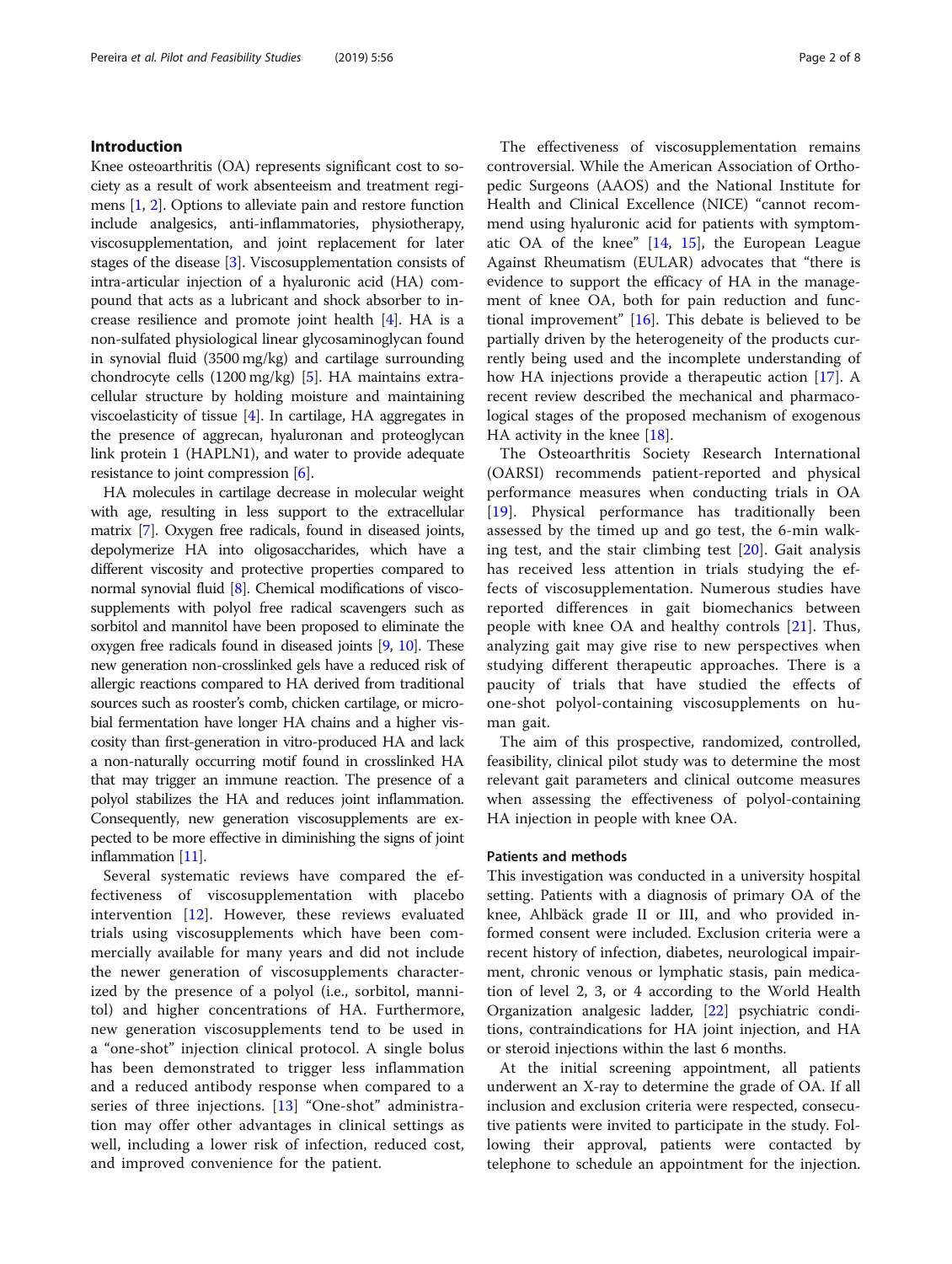On the first day, prior to the injection, patients underwent the baseline clinical assessment (i.e., outcome measure questionnaires and gait analysis), which was performed by a clinician blinded to the injection randomization. Patients were assigned to one of three groups according to a previously developed, computer generated, randomization key [[23\]](#page-7-0) and then received the injection. Each patient received one injection of either HA + mannitol (1800kD, Ostenil Plus<sup>®</sup>, TRB Chemedica SA, Switzerland) (group 1), or HA + sorbitol (2000 kD, Synolis®, Gebro-Pharma AG, Switzerland) (group 2), or the same volume of saline (group 3). Injections were conducted with a lateral approach by physicians who were advised of the product to be used immediately prior to the injection. The two physicians responsible for the injections did not participate in data collection or data analysis. Patients were reassessed by an independent observer at 4 weeks post-injection (4W), which is routine for all patients at our institution. The clinicians conducting the 4W follow-up were blinded to baseline scores and the product injected. Patient recruitment for this study began in May 2013, and the last follow-up appointment was completed in February 2015.

Outcome measures included the visual analog scale (VAS) question of the EuroQol in five dimensions questionnaire (EQ-5D-VAS) [[24\]](#page-7-0), VAS pain, VAS stiffness, the Western Ontario and McMaster Universities Osteoarthritis Index (WOMAC), [[25](#page-7-0)], and the Knee Society score (KSS) [[26\]](#page-7-0). The clinicians at our institution are familiar with these tools. Patients' gait was assessed during two 30 m walks along an indoor corridor at each patient's preferred speed. Patients were instructed to walk normally, and no verbal encouragement was given during the test. Miniature inertial sensors were mounted on the trunk (sacrum) and each thigh and shank to measure lower limb and trunk rotations, and these were linked to a portable data logger (Physilog, BioAGM, Switzerland). Temporal and spatial parameters were computed to determine four basic gait parameters: walking speed, stride length, cadence, and duration of the swing phase relative to the cycle duration, which were the primary outcomes for this study. These parameters were measured over the 30 m of the two trials according to a previously validated protocol [\[27](#page-7-0)]. Patients were asked directly about adverse events by the outcomes assessor at 1 day, 1 week, and 4W post-injection.

Research Ethics Board approval was obtained to conduct this randomized, controlled, clinical pilot study (CER-VD No 273/13).

#### Data collection and analysis

The gait parameters measured in each cycle of the two walks were averaged during the steady part of the walks to provide a single measure of speed, stride length, cadence, and swing duration for each patient at baseline and at 4W. The changes between baseline and 4W were calculated individually for each patient, for the four gait parameters and five clinical outcome measure scores. Medians and interquartile ranges were used to report the changes from baseline to 4W within each patient group, as changes did not follow a normal distribution. Wilcoxon signed-rank tests were used to compare baseline and 4W measures.

For this exploratory, prospective, randomized, double-blind, pilot study, a minimal sample size of twenty patients was selected to determine the feasibility of the trial design and select appropriate outcome measures for a future larger trial (Fig. [1](#page-3-0)). The limited sample size in this study did not allow for comparison of changes between patient groups.

All statistical analyses were performed with Matlab (Release 2014b, The MathWorks, USA) using a significance level set a priori to 5%.

#### Results

Overall, 22 injections were performed: 9 in group 1 (HA + mannitol), 5 in group 2 (HA + sorbitol) and 8 in group 3 (saline control). Twelve patients were male and ten were female. Patients had a mean (standard deviation) age of 53.5 ([1](#page-3-0)1.89) years and BMI of 28.4 (4.1) kg/m<sup>2</sup> (Table 1).

Gait parameters before and 4W after injection are summarized in Table [2](#page-4-0).

Changes in walking speed and stride length from baseline to 4W were statistically significant for the HA + mannitol group, with median increases of 0.076 m/s ( $p = 0.039$ ) and 0.055 m ( $p = 0.027$ ), respectively (Fig. [2\)](#page-4-0). Changes in cadence ( $p = 0.30$ ) and in swing phase duration ( $p = 0.43$ ) were not statistically different for the HA + mannitol group (Fig. [2](#page-4-0)). There were no statistically significant changes from baseline to 4W in any gait parameters in the HA + sorbitol and saline groups  $(p > 0.3)$ .

With respect to the clinical outcome measures, the change in KSS score from baseline to 4W was statistically significant for the  $HA$  + mannitol group, with a median increase of 15 points ( $p = 0.047$ ) (Fig. [3\)](#page-5-0). Changes in the other clinical scores for the HA + mannitol group and in all scores for the two other groups were not statistically significant  $(p > 0.1)$ .

No adverse reactions were observed.

#### **Discussion**

This prospective, randomized, controlled, exploratory pilot study found that gait speed and stride length are the most relevant gait parameters to investigate when assessing the effects of HA injection in people with knee OA.

A search of the literature produced seven trials that evaluated gait analysis following HA knee injection [[28](#page-7-0)–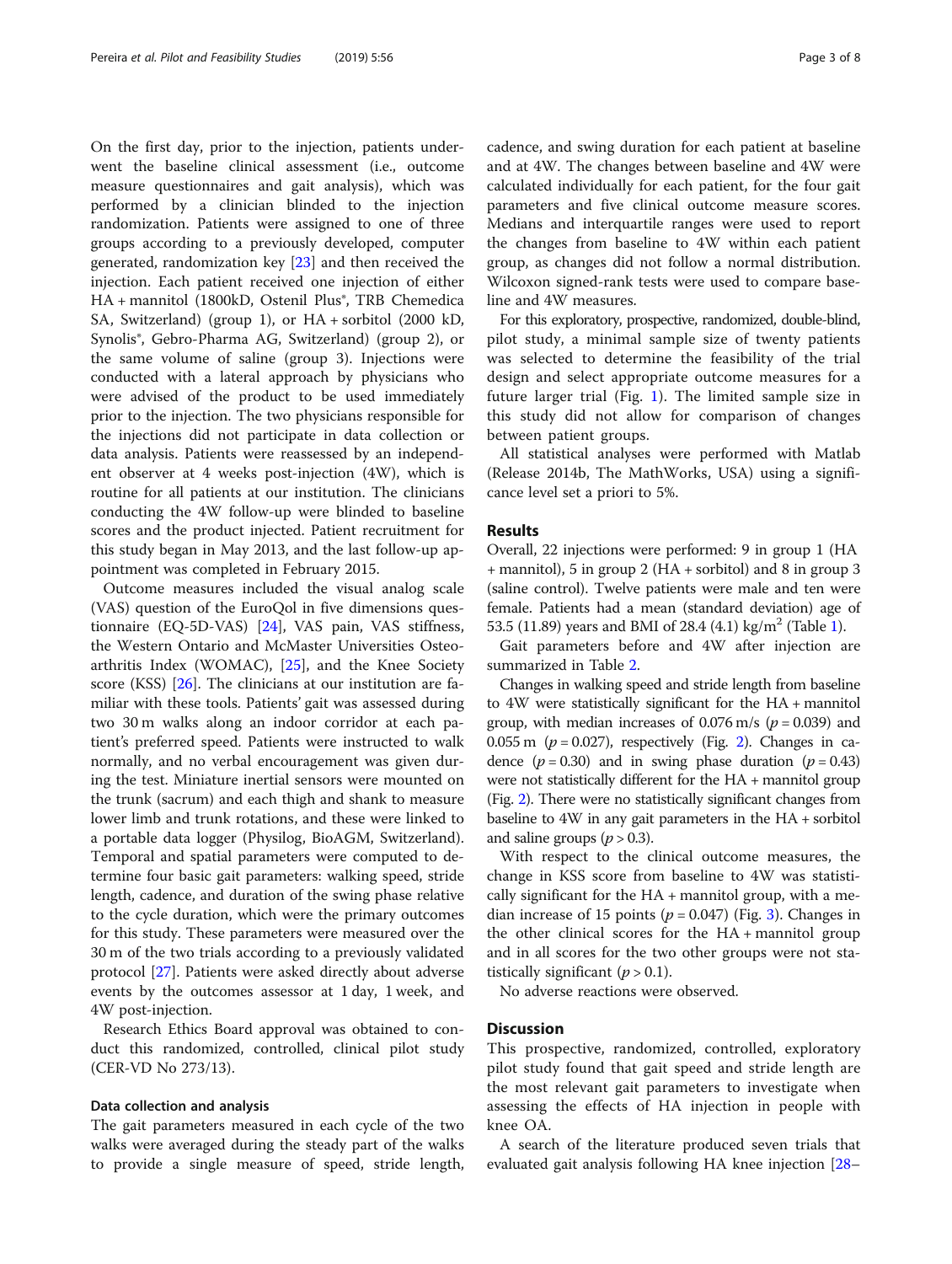<span id="page-3-0"></span>Pereira et al. Pilot and Feasibility Studies (2019) 5:56 Page 4 of 8



[34\]](#page-7-0). Two studies were excluded from further review: one focused on EMG muscular patterns; [\[33](#page-7-0)] the other [[35](#page-7-0)] was a secondary report of a population already described elsewhere [\[29](#page-7-0)]. The five remaining trials were heterogeneous for the study design, outcomes chosen, methods of data collection, and substances delivered. Gait data were collected with a six-camera setup in two studies [[29,](#page-7-0) [34](#page-7-0)], an eight-camera setup in one study [[30\]](#page-7-0), and a 10-m walkway system in another  $[31]$  $[31]$  $[31]$ . In the fifth study, Lester and Zhang [\[32](#page-7-0)] used a portable device with five inertial sensors, similar to the one used in the present trial. However, in that trial, gait was performed outdoors, and patients were asked to initially perform a 100-m warm-up walk before a second 100-m walk was performed to collect data. It is possible that walking 200 m may have induced fatigue in some patients, which may have negatively influenced the data analysis. The 60-m distance selected in the present study seemed to be a reasonable walking distance to assess patients with knee OA. Nevertheless, Lester and Zhang reported a walking speed of 1.12 m/s, a step length of 0.63 m, and a cadence of 106steps/min at 3 weeks after the final HA injection, which are equivalent to our findings. However, their trial did not have a control group for comparison. Of the other four studies, one did not report gait scores [\[30](#page-7-0)], one expressed the delta between follow-up moments for the gait speed (i.e., no absolute values) [[31\]](#page-7-0), one reported normalized gait velocity and step length according to body height [\[34](#page-7-0)], and Skwara et al. [[29\]](#page-7-0) presented absolute values for walking speed and stride length and observed a walking speed of 1.16 m/s, similar to that reported by Lester and Zhang. However, the results may not be comparable, since the follow-up assessment was performed at 12 weeks.

In the present study, the mean increase in gait speed  $(0.076 \text{ m/s})$  found in the HA + mannitol group at 4 weeks

|  |  | Table 1 Patient demographics |  |
|--|--|------------------------------|--|
|--|--|------------------------------|--|

|                                                           | $HA +$ mannitol ( $n = 9$ ) | $HA +$ sorbitol ( $n = 5$ ) | Saline $(n = 8)$ | Total $(n = 22)$ |
|-----------------------------------------------------------|-----------------------------|-----------------------------|------------------|------------------|
| Gender: male (n, %)                                       | 6(67%)                      | (20%)                       | 5(63%)           | 12 (55%)         |
| Gender: female (n, %)                                     | 3(33%)                      | 4 (80%)                     | 3(37%)           | 10 (45%)         |
| Age (years), mean $\pm$ std. dev                          | $50.8 \pm 11.7$             | $56.4 + 13.0$               | $54.8 + 12.3$    | $53.50 \pm 11.9$ |
| Body mass index (kg/m <sup>2</sup> ), mean $\pm$ std. dev | $29.0 \pm 4.6$              | $76.8 + 3.4$                | $78.7 + 4.0$     | $78.4 + 4.1$     |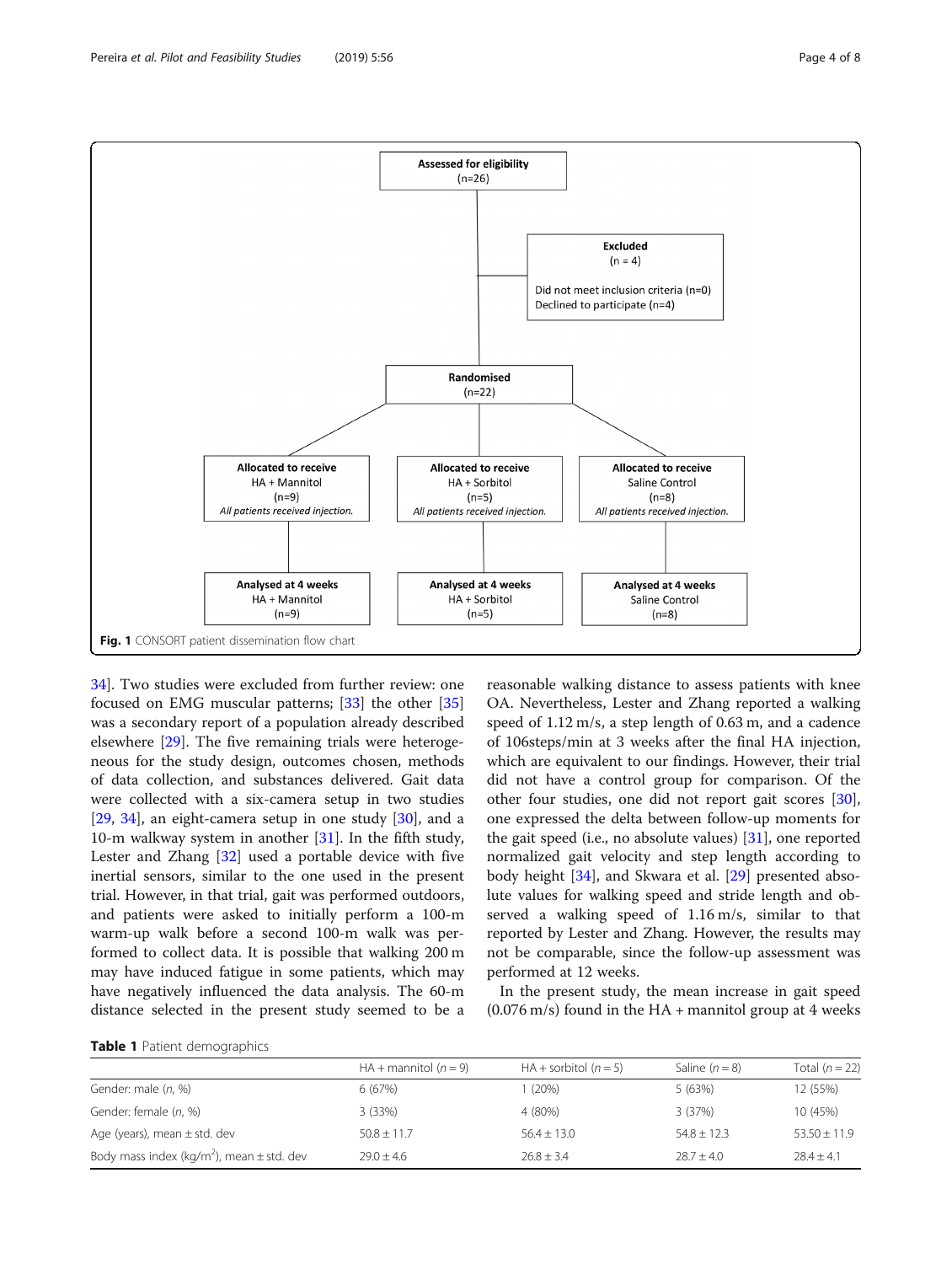| 4 WEEKS DUSTINECTION (VISIT Z)           |                           |                |                             |                |                  |                |  |  |
|------------------------------------------|---------------------------|----------------|-----------------------------|----------------|------------------|----------------|--|--|
|                                          | $HA +$ mannitol $(n = 9)$ |                | $HA +$ sorbitol ( $n = 5$ ) |                | Saline $(n = 8)$ |                |  |  |
|                                          | Baseline                  | 4 weeks        | Baseline                    | 4 weeks        | Baseline         | 4 weeks        |  |  |
| Walking speed (m/s), mean (SD)           | 1.096(0.211)              | 1.367 (0.183)  | 1.122(0.213)                | 1.239 (0.175)  | 1.185 (0.219)    | 1.237 0.185)   |  |  |
| Stride length (m), mean (SD)             | 1.314 (0.180)             | 1.367 (0.183)  | 1.217(0.181)                | 1.239 (0.175)  | 1.273 (0.180)    | 1.311 (0.144)  |  |  |
| Cadence (steps/minute), mean (SD)        | 49.764 (4.335)            | 50.986 (4.781) | 55.011 (3.204)              | 54.175 (2.546) | 55.579 (3.944)   | 56.426 (3.470) |  |  |
| Swing duration (% gait cycle), mean (SD) | 40.835 (2.231)            | 39.673 (2.736) | 41.000 (1.959)              | 40.735 (1.815) | 39.936 (2.120)   | 40.245 (2.426) |  |  |

<span id="page-4-0"></span>Table 2 Gait parameters for patients who received injections of HA + mannitol, HA + sorbitol, or saline, pre-injection (visit 1) and 4 weeks post-injection (visit 2)

post-injection is thought to be clinically relevant. This increase in walking speed is 13% greater than the mean difference in walking speed between healthy subjects and those with knee OA, based on data from a recent meta-analysis [\[21](#page-7-0)]. Interestingly, increases in gait velocity and cadence have also been reported following a local injection of anesthesia in subjects with knee OA [[36\]](#page-7-0). Thus, pain reduction is likely a key factor in the efficacy of viscosupplementation in improving gait.

Four of the previous studies used multiple injections of HA. Only the present trial and the study by Skwara et al. [[29\]](#page-7-0) evaluated the effects of a single bolus of viscosupplementation through gait analysis. Repeated viscosupplementation not only improves knee OA symptoms between injection cycles, but also exerts a marked carry-over effect for at least 1 year post-administration [\[37](#page-7-0)]. Delivering a single injection allows for shorter follow-up periods and potentially decreased overall healthcare costs. Based on clinical experience, we believed that a single bolus injection could

significantly change gait pattern and alleviate patients' symptoms. The results of this pilot study support this hypothesis and the need for a large, randomized, controlled, clinical trial to assess the effectiveness of a single-bolus HA injection in people with knee OA. This hypothesis is also supported by a pilot, open, non-comparative study that demonstrated reduced joint pain and increased function in 79 patients with knee OA at 6 months following a single intra-articular injection of non-crosslinked HA [[38\]](#page-7-0). HA injections studied a decade ago did not employ the same compounds used today. Viscosupplements are continually evolving; the newer products with stabilizer additives are expected to exert an anti-free radical effect, which could potentially decrease a local inflammatory reaction in the knee and impart greater efficacy with a single intra-articular injection.

While gait patterns demonstrated statistically significant differences at 4 weeks following HA injection compared to baseline, there were no significant differences in self-reported WOMAC, EQ-5D-VAS, VAS pain, or

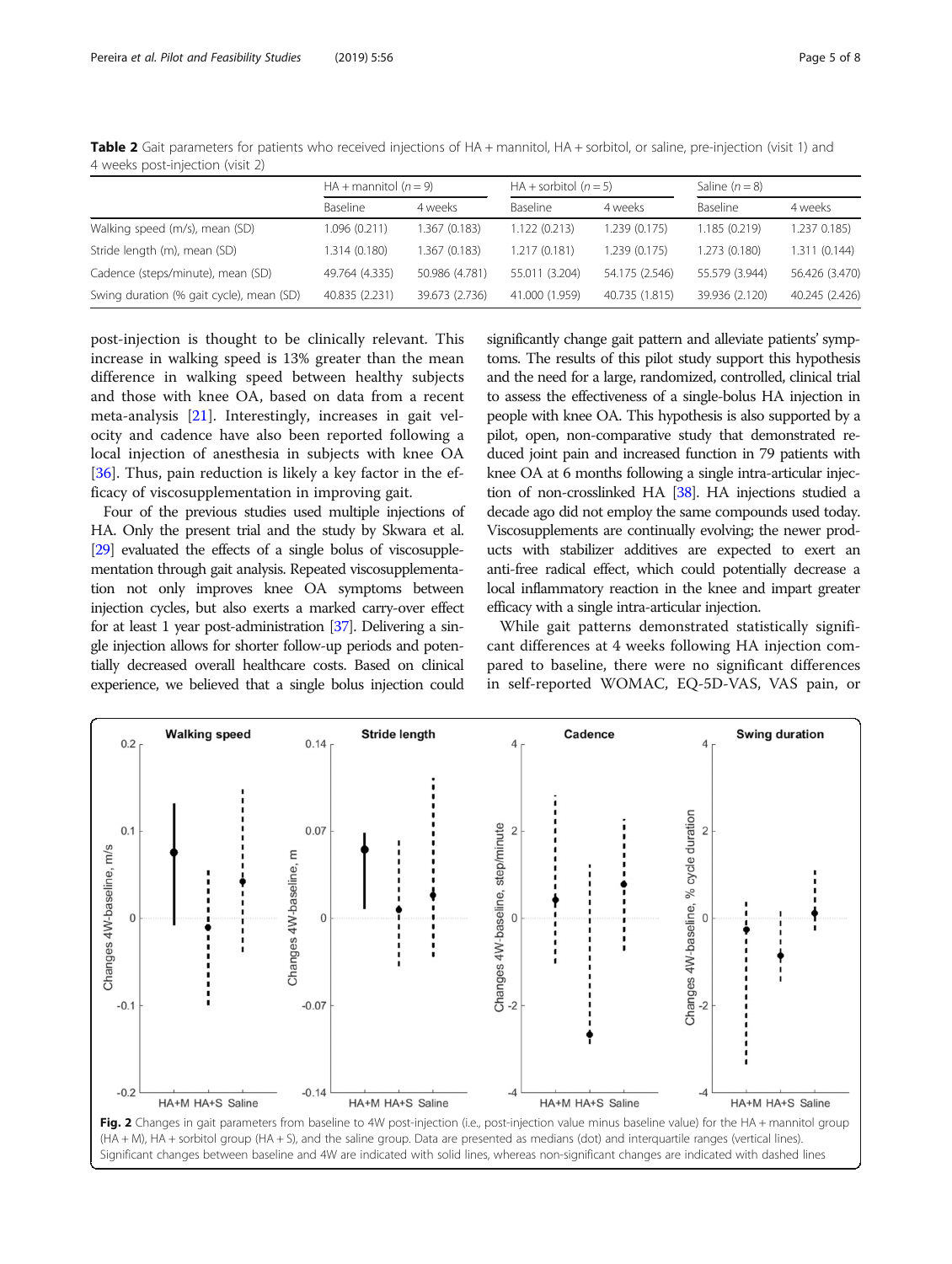<span id="page-5-0"></span>

VAS stiffness scores in the present trial. A 4-week assessment was deemed adequate, as the intra-articular half-life of HA is less than 2 days. In contrast, Kotevoglu et al. [\[35\]](#page-7-0) reported improvements in WOMAC physical function and WOMAC stiffness scores induced by both sodium hyaluronate and hylan G-F 20 at 1 month post-injection in a randomized clinical trial of 59 patients that remained significant at 6 months ( $p < 0.01$ ). Thus, a single HA injection appears to have a positive impact on pain and function up to 6 months following injection. This is corroborated by electromyography, in which HA injection effectively decreased co-contraction and improved motor activity of the lower extremity muscles for up to 6 months [\[33\]](#page-7-0). The absence of consistent significant differences in self-reported outcome measures and the presence of statistically significant differences in gait patterns during walking tests underline the importance of using gait analysis when assessing the management of knee OA. In a gender-specific study of OA of the knee, patient-reported measures only partially reflected sex differences consistently observed with physical impairment and performance-based measures [[20\]](#page-7-0). Thus, a comprehensive functional assessment in patients with OA should include physical impairment, performance, and self-reported parameters of knee function.

This pilot study was designed to evaluate the feasibility of scientific outcomes, i.e., the gait parameters most relevant for the assessment of polyol-containing HA

injection in people with knee OA. According to Thabane et al. [[39\]](#page-7-0), pilot studies can also assess feasibility outcomes for the study process, resources, and management. A secondary feasibility outcome around this study's process, specifically patient recruitment, became evident during its conduct. Many patients were unwilling to participate, as they did not want to risk being allocated to the placebo group because they were in pain, a common concern in trials investigating OA interventions  $[40]$  $[40]$  $[40]$ . In contrast to other trials,  $[31]$  $[31]$  the present study did not introduce any rescue medication following the injection, to avoid additional confounding variables. The pain management protocol will be reviewed and may be revised for future trials, to perhaps compare outcomes of a single HA injection versus multiple injections and avoid having a placebo group.

This study has limitations. A sample size of 22 patients is informative for evaluating feasibility outcomes, but is a limitation for statistical analysis, even in a pilot study. Based on the results presented herein, power calculations indicate that a future trial designed to detect a difference between groups of 0.076 m/s on walking speed, 0.055 m on stride length, and 15 points on the KSS would require a sample of 37, 26, and 17 participants per group, respectively (alpha 0.05, beta 0.8). The HA + sorbitol group included only 5 participants, compared to 9 and 8 participants in the other two groups, limiting comparisons. Also, the HA + mannitol group was, on average, 4 to 5 years younger than the other two groups,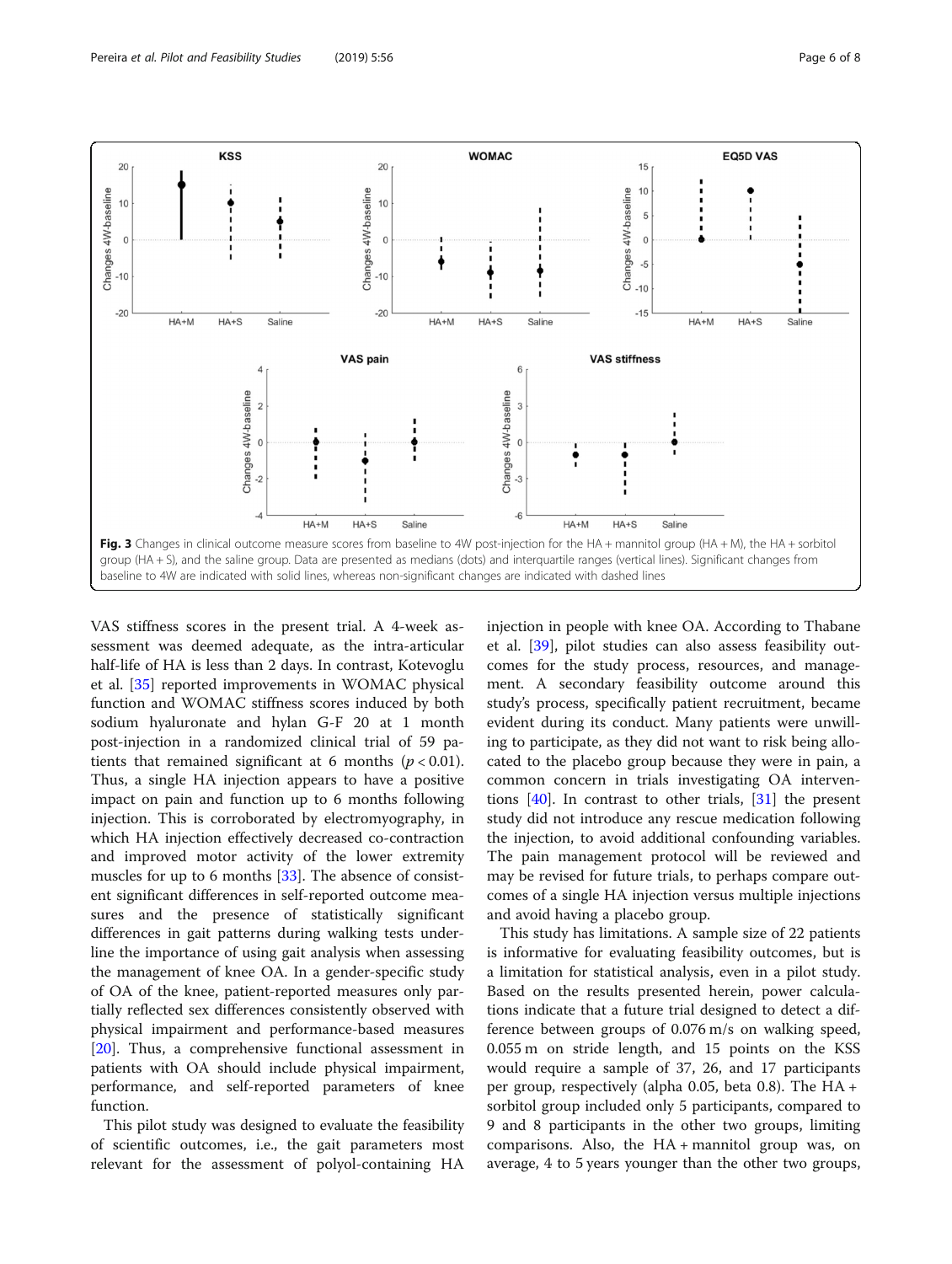<span id="page-6-0"></span>which may have contributed to the observed improvements in gait speed and stride length. The present study did not encourage the use of a medication diary during the follow-up period. Including an observation period of 1–2 weeks may have helped to distinguish the "trial" effect from placebo, or the attention control effect. Intrinsic patient factors such as obesity, anxiety, and depression are also associated with poor WOMAC scores and walking times [\[41](#page-7-0), [42\]](#page-7-0). This study ensured that BMI was similar among all three groups, but it did not account for psychological factors such as anxiety and depression that could influence the final outcome.

### Conclusions

Gait analysis is proposed as a complementary outcome measure to the standard patient-reported scores and physical measures for testing the effectiveness of HA injection, with gait speed and stride length as the most relevant parameters for investigation. The results of this study support the need for a larger, randomized, controlled, clinical trial, with at least 37 participants per group, to assess the effectiveness of a single-bolus HA injection versus multiple injections in people with knee OA using both gait performance and self-reported parameters of knee function.

#### Acknowledgements

The authors thank Claire Navel, Nicole Fleury and Dr. Nathalie Hirt-Burri for their assistance with data collection and data analysis. We thank Murielle Michetti for preparation of the illustrations and Dagmar Gross for assistance with preparation of the manuscript. LC Pereira and C Schweizer should both be considered first authors. LA Applegate and BM Jolles should both be considered last authors for this study.

#### Funding

This research did not receive any specific grant from funding agencies in the public, commercial, or not-for-profit sectors.

#### Availability of data and materials

The datasets used and/or analyzed during the current study are available from the corresponding author on reasonable request.

#### Authors' contributions

LCP and CS were involved in the study conception and design; collection and assembly of data; analysis and interpretation of data; and drafting, critical revision, and final approval of the manuscript. SM and GG were involved in the study conception and design, collection and assembly of data, and critical revision and final approval of the manuscript. SK was involved in the collection and assembly of data and critical revision and final approval of the manuscript. JF was involved in the analysis and interpretation of data and critical revision and final approval of the manuscript. LAA was involved in the study conception and design; analysis and interpretation of data; and drafting, critical revision, and final approval of the manuscript. BMJ was involved in the study conception and design; analysis and interpretation of data; and drafting, critical revision, and final approval of the manuscript.

#### Ethics approval and consent to participate

Research Ethics Board approval was obtained to conduct this randomized, controlled, clinical pilot study (CER-VD No 273/13).

#### Consent for publication

Not applicable.

#### Competing interests

The authors declare they have no competing interests.

#### Publisher's Note

Springer Nature remains neutral with regard to jurisdictional claims in published maps and institutional affiliations.

#### Author details

<sup>1</sup> Centre Hospitalier Universitaire Vaudois (CHUV), Site Hôpital Orthopédique, Avenue Pierre Decker 4, CH-1011 Lausanne, Switzerland. <sup>2</sup>Department of Musculoskeletal Medicine (DAL), University of Lausanne, Lausanne, Switzerland. <sup>3</sup>Swiss Biomotion Lab, Centre Hospitalier Universitaire Vaudois (CHUV), Site Hôpital Nestlé, Avenue Pierre Decker 5, CH-1011 Lausanne, Switzerland. <sup>4</sup>Centre for Applied Biotechnology and Nuclear Medicine, University of Zurich, Rämistrasse 71, CH-8006 Zurich, Switzerland.

#### Received: 14 September 2018 Accepted: 9 April 2019 Published online: 22 April 2019

#### References

- 1. Marks R. Perceived health status of women with knee osteoarthritis: a crosssectional study of the relationships of age, body mass, pain and walking limitations. Open Orthop J. 2014;8:255–63.
- 2. MacDonald KV, Sanmartin C, Langlois K, Marshall DA. Symptom onset, diagnosis and management of osteoarthritis. Health Rep. 2014;25:10–7.
- 3. Bellamy N, Campbell J, Robinson V, Gee T, Bourne R, Wells G. Viscosupplementation for the treatment of osteoarthritis of the knee. Cochrane Database Syst Rev. 2006:Cd005321.
- 4. Brandt KD, Smith GN, Simon LS. Intraarticular injection of hyaluronan as treatment for knee osteoarthritis: what is the evidence? Arthritis Rheum. 2000;43:1192–203.
- 5. Stern R. Hyaluronan catabolism: a new metabolic pathway. Eur J Cell Biol. 2004;83:317–25.
- 6. Neame PJ, Barry FP. The link proteins. Experientia. 1993;49:393–402.
- 7. Holmes MW, Bayliss MT, Muir H. Hyaluronic acid in human articular cartilage. Age-related changes in content and size. Biochem J. 1988;250:435–41.
- 8. Noble PW. Hyaluronan and its catabolic products in tissue injury and repair. Matrix Biol. 2002;21:25–9.
- 9. Heisel J, Kipshoven C. Safety and efficacy findings from a non-interventional study of a new hyaluronic acid/sorbitol formulation (GO-ON(R) matrix) for intra-articular injection to relieve pain and disability in osteoarthritis patients. Drug Res (Stuttg). 2013;63:445–9.
- 10. Belda JI, Artola A, Garcia-Manzanares MD, Ferrer C, Haroun HE, Hassanein A, Baeyens V, Munoz G, Alió JL. Hyaluronic acid combined with mannitol to improve protection against free-radical endothelial damage: experimental model. J Cataract Refract Surg. 2005;31:1213–8.
- 11. Mongkhon JM, Thach M, Shi Q, Fernandes JC, Fahmi H, Benderdour M. Sorbitol-modified hyaluronic acid reduces oxidative stress, apoptosis and mediators of inflammation and catabolism in human osteoarthritic chondrocytes. Inflamm Res. 2014;63:691–701.
- 12. Campbell J, Bellamy N, Gee T. Differences between systematic reviews/ meta-analyses of hyaluronic acid/hyaluronan/hylan in osteoarthritis of the knee. Osteoarthr Cartil. 2007;15:1424–36.
- 13. Markel DC, Jackson NM, Esquivel AO, Ren W, Flynn JC. Immunological response to bolus versus multiple injections of hylan G-F 20 (Synvisc) in a murine biocompatibility model. J Biomed Mater Res B Appl Biomater. 2014; 102:1375–80.
- 14. American Academy of Orthopaedic Surgeons. Treatment of osteoarthritis of the knee: evidence-based guideline 2nd edition. Rosemont, IL: American Academy of Orthopaedic Surgeons, 2013.
- 15. National Institute for Health and Clinical Excellence. Osteoarthritis care and management: clinical guideline. London, UK: National Institute for Health and Clinical Excellence, 2014.
- 16. Jordan KM, Arden NK, Doherty M, Bannwarth B, Bijlsma JW, Dieppe P, et al. EULAR recommendations 2003: an evidence based approach to the management of knee osteoarthritis: report of a Task Force of the Standing Committee for International Clinical Studies Including Therapeutic Trials (ESCISIT). Ann Rheum Dis. 2003;62:1145–55.
- 17. Goldberg VM, Goldberg L. Intra-articular hyaluronans: the treatment of knee pain in osteoarthritis. J Pain Res. 2010;3:51–6.